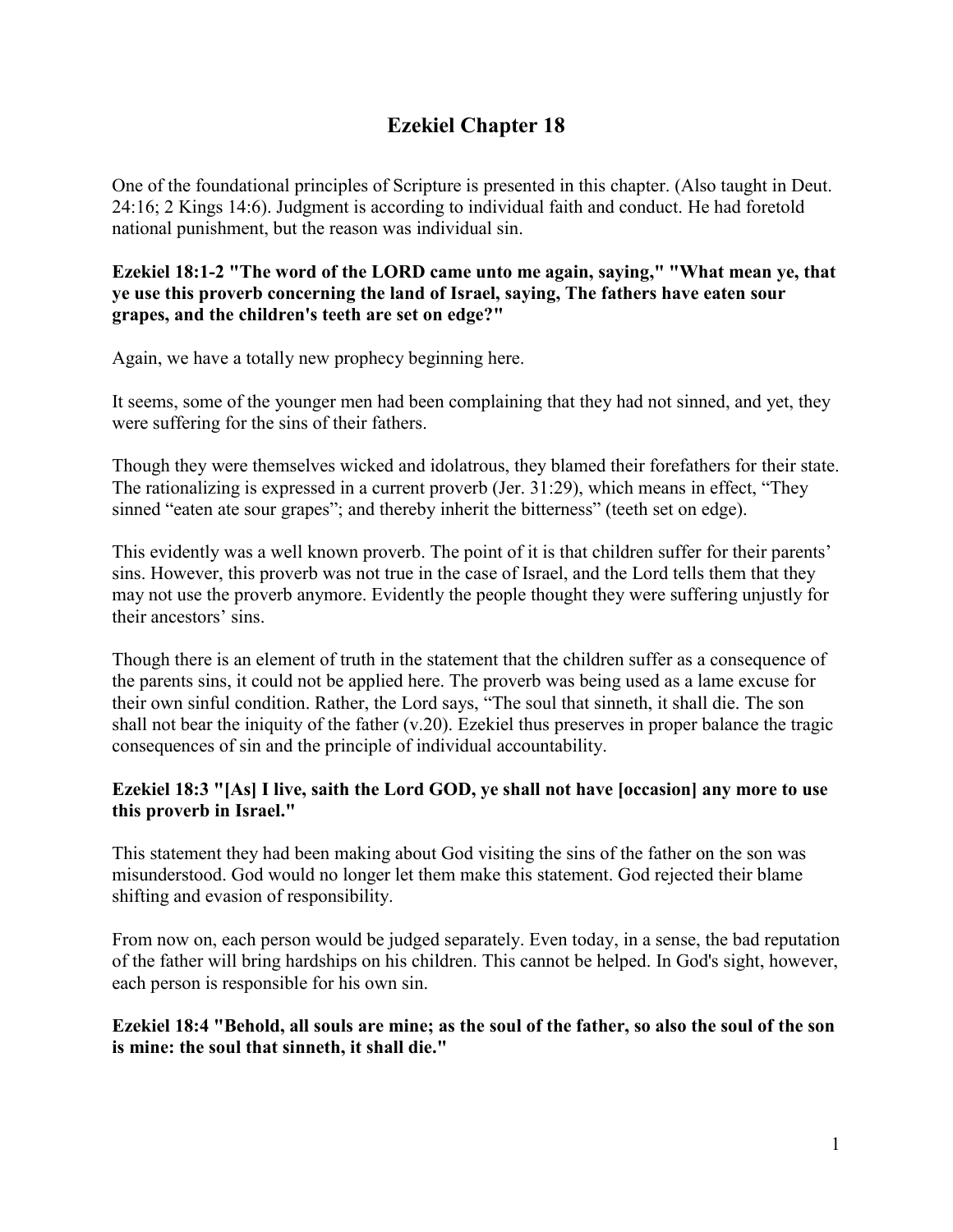The penalty for sin is death. That is why it was necessary for the body of Jesus to die on the cross. He paid our penalty of death for us. He became our substitute. Our bill for our sin is marked paid in full (if we are Christians). Each person is responsible for his own sin.

God played no favorites, but was fair in holding each individual accountable for his own sin. The death is physical death which, for many, results in eternal death.

We all belong to God, in the fact that He created us. We are saved, or condemned, one at a time, not in a group. God may save the multitude, but He saves them one at a time.

Verses 5-18: Two scenarios are proposed to clarify the matter of personal guilt:

- (1) A just father of an unjust son (verses 14-18); and
- (2) An unjust father of a just son (verses 14-18).

# **Ezekiel 18:5 "But if a man be just, and do that which is lawful and right,"**

This is the beginning of the explanation of the character of a just man. The definition of "just" or righteous is given in specifics (in verses 6-9). Such behavior could only characterize a genuine believer who was "faithful" from the heart.

#### **Ezekiel 18:6 "[And] hath not eaten upon the mountains, neither hath lifted up his eyes to the idols of the house of Israel, neither hath defiled his neighbor's wife, neither hath come near to a menstruous woman,"**

These were all forbidden in the law of God. "Eating on the mountain" is speaking of breaking bread in the presence of a false god. The remnant of Jews that God saved, were made up of those who had not bowed their knees to a false god. We see also, that there must be great respect shown for the neighbor and his wife. Adultery is spoken of in all instances here. The man spoken of had not committed physical adultery, or spiritual adultery.

# **Ezekiel 18:7 "And hath not oppressed any, [but] hath restored to the debtor his pledge, hath spoiled none by violence, hath given his bread to the hungry, and hath covered the naked with a garment;"**

Jesus covered this, when He said (in Luke):

Luke 6:31 "And as ye would that men should do to you, do ye also to them likewise."

This person is good to his fellow man, knowing that it was as if he had done these things unto the Lord.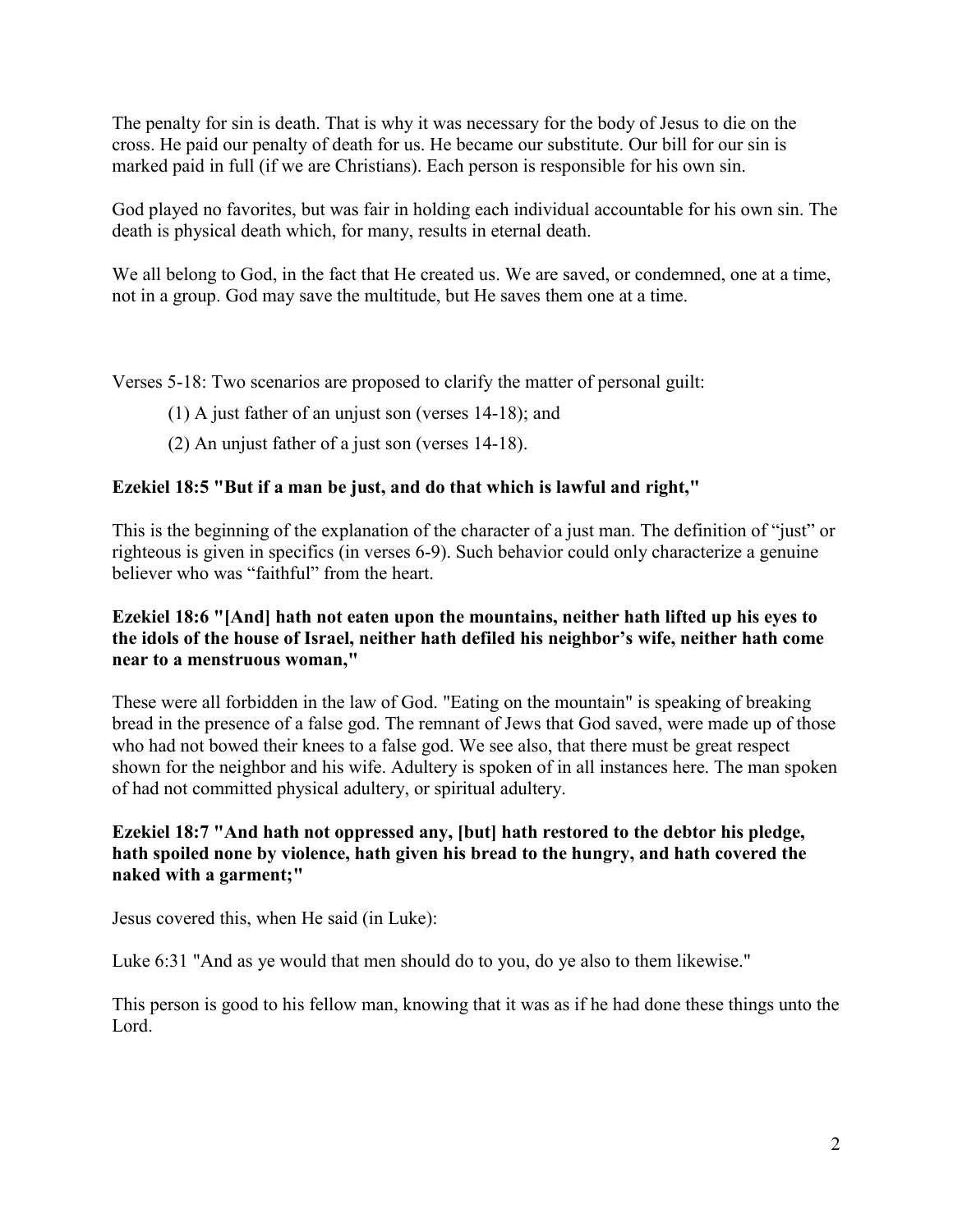## **Ezekiel 18:8 "He [that] hath not given forth upon usury, neither hath taken any increase, [that] hath withdrawn his hand from iniquity, hath executed true judgment between man and man,"**

This man does not take advantage of his brother in trouble. He tells the truth at all times, and is no respecter of persons.

Usury refers to interest on loans.

# **Ezekiel 18:9 "Hath walked in my statutes, and hath kept my judgments, to deal truly; he [is] just, he shall surely live, saith the Lord GOD."**

He is obedient to God. He is fair with God and man. He has kept the two commandments Jesus would speak of as covering them all.

The righteous do die physically for many reasons that do not contradict this principle, such as old age, martyrdom, or death in battle. While there are exceptions to "surely live" as to temporal life and sometimes the ungodly survive, unlike (18:13), there can be absolutely no exceptions in God's ultimate spiritual reckoning. In every case, the just die to live eternally and the unjust, which never possessed spiritual life, shall perish physically and eternally. The just will live no matter what the character of his parents or children.

# **Ezekiel 18:10 "If he beget a son [that is] a robber, a shedder of blood, and [that] doeth the like to [any] one of these [things],"**

It would be hard to believe that such a righteous man would have a son who was a robber, or a shedder of blood, but sometimes it happens.

Could such a sinful son claim the merits of his father's righteousness and live? No! Each person is responsible for his own personal sin.

# **Ezekiel 18:11 "And that doeth not any of those [duties], but even hath eaten upon the mountains, and defiled his neighbor's wife,"**

Here we see an evil son who worships false gods in the high places, and commits adultery with the neighbor's wife.

# **Ezekiel 18:12 "Hath oppressed the poor and needy, hath spoiled by violence, hath not restored the pledge, and hath lifted up his eyes to the idols, hath committed abomination,"**

This evil son has no regard for the needs of others, and takes advantage of them every time he can.

**Ezekiel 18:13 "Hath given forth upon usury, and hath taken increase: shall he then live? he shall not live: he hath done all these abominations; he shall surely die; his blood shall be upon him."**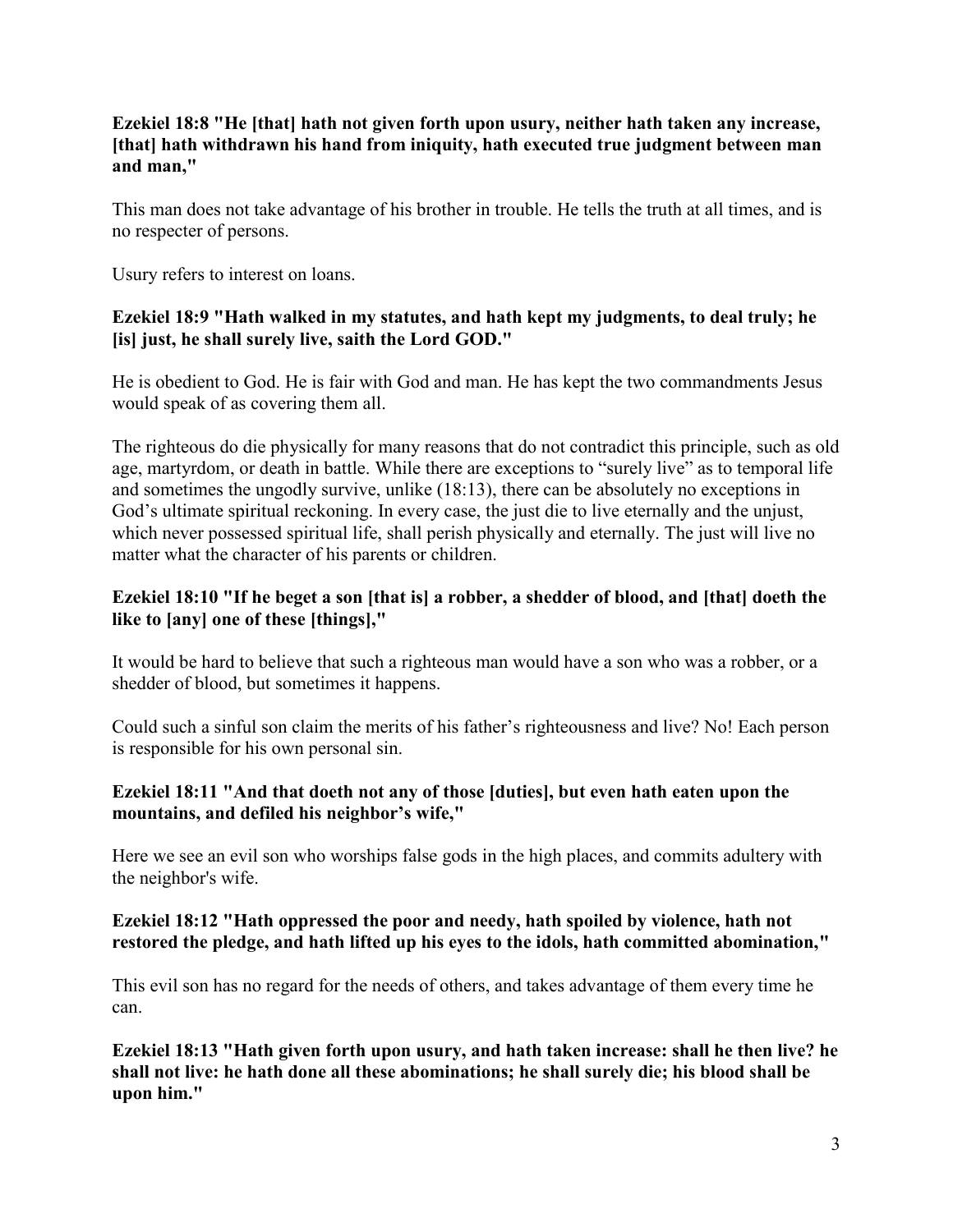When those in need come to him to borrow money, he gets them in even more trouble by charging them double on the interest. "Abominations" are revolting sins in the sight of God.

All of the sins mentioned of the son, are from someone who is living in death. He will not live. He has sinned unto death. His blood is not upon his father, but on himself.

Verses 14-18 This part features an unjust father and a just son to make the same point. The righteous son shall "surely live" (verse 17).

#### **Ezekiel 18:14 "Now, lo, [if] he beget a son, that seeth all his father's sins which he hath done, and considereth, and doeth not such like,"**

Now, we see the reverse. The father is a sinful man in this parable. In this case, the son sees the sins of the father, and decides not to live like the father. He decides to do what is right in the sight of God.

#### **Ezekiel 18:15 "[That] hath not eaten upon the mountains, neither hath lifted up his eyes to the idols of the house of Israel, hath not defiled his neighbor's wife,"**

This son has not committed spiritual or physical adultery.

#### **Ezekiel 18:16 "Neither hath oppressed any, hath not withholden the pledge, neither hath spoiled by violence, [but] hath given his bread to the hungry, and hath covered the naked with a garment,"**

Jesus would be able to say unto him, "Inasmuch as ye have done it to the least of these, ye have done it unto me" (see Matt. 25:40).

**Ezekiel 18:17 "[That] hath taken off his hand from the poor, [that] hath not received usury nor increase, hath executed my judgments, hath walked in my statutes; he shall not die for the iniquity of his father, he shall surely live."**

This person is not worthy of death. He shall live.

#### **Ezekiel 18:18 "[As for] his father, because he cruelly oppressed, spoiled his brother by violence, and did [that] which [is] not good among his people, lo, even he shall die in his iniquity."**

The father, who had committed these sins, had been judged of God and found guilty. He will die.

**Ezekiel 18:19 "Yet say ye, Why? doth not the son bear the iniquity of the father? When the son hath done that which is lawful and right, [and] hath kept all my statutes, and hath done them, he shall surely live."**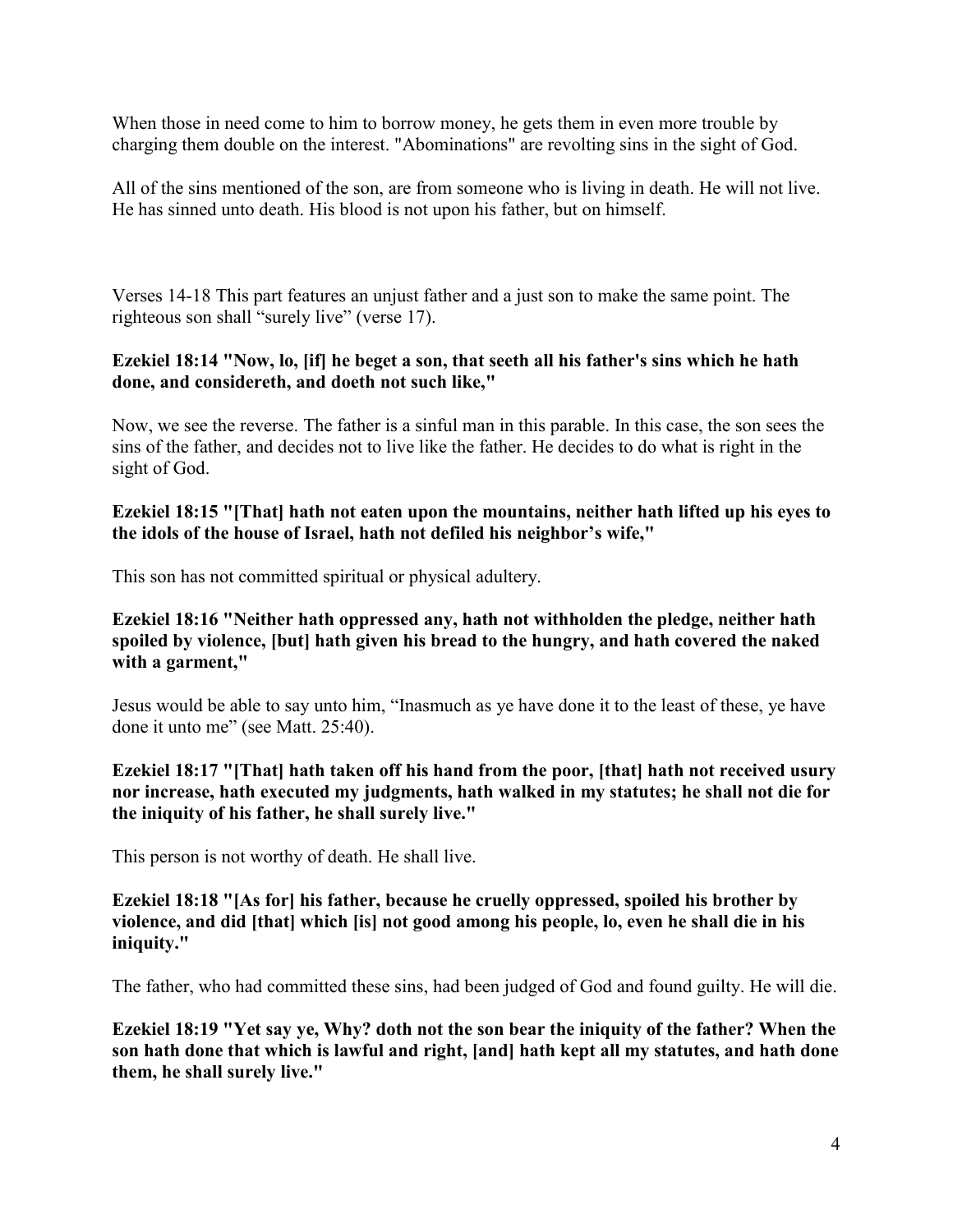Again, this is showing that judgment from God is individual. Each person will stand before God to be judged. Each will pay for his own sin, not for someone else's sin.

## **Ezekiel 18:20 "The soul that sinneth, it shall die. The son shall not bear the iniquity of the father, neither shall the father bear the iniquity of the son: the righteousness of the righteous shall be upon him, and the wickedness of the wicked shall be upon him."**

A person is responsible for his own sins, and no one else's. A person who is righteous cannot pass that on to his children any more than he could pass on his sins.

# **Ezekiel 18:21 "But if the wicked will turn from all his sins that he hath committed, and keep all my statutes, and do that which is lawful and right, he shall surely live, he shall not die."**

This is just saying that even someone, who has sinned, can repent of those sins, and be saved. To "repent" means to turn completely away from your sin, and begin again a clean new life.

#### **Ezekiel 18:22 "All his transgressions that he hath committed, they shall not be mentioned unto him: in his righteousness that he hath done he shall live."**

This is speaking of the fact, that sins that are forgiven are not remembered anymore by God. They are as if they had never happened. This speaks strongly of the righteousness we receive, when we receive Jesus as our Savior. We actually give Him our sin, and receive His righteousness in exchange.

# **Ezekiel 18:23 "Have I any pleasure at all that the wicked should die? saith the Lord GOD: [and] not that he should return from his ways, and live?"**

From Genesis to Revelation in the Bible, God wants man to repent of his sins, and be saved. In Jesus, God has given mankind a perfect plan, whereby he can be saved. Every time God poured His wrath out on the people, it was to cause them to repent and turn to God. God is not willing that even one would be lost and He takes no pleasure in the death of the unrighteous.

#### **Ezekiel 18:24 "But when the righteous turneth away from his righteousness, and committeth iniquity, [and] doeth according to all the abominations that the wicked [man] doeth, shall he live? All his righteousness that he hath done shall not be mentioned: in his trespass that he hath trespassed, and in his sin that he hath sinned, in them shall he die."**

We find a similar Scripture in Hebrews:

Hebrews 6:4-6 "For [it is] impossible for those who were once enlightened, and have tasted of the heavenly gift, and were made partakers of the Holy Ghost," "And have tasted the good word of God, and the powers of the world to come," "If they shall fall away, to renew them again unto repentance; seeing they crucify to themselves the Son of God afresh, and put [him] to an open shame."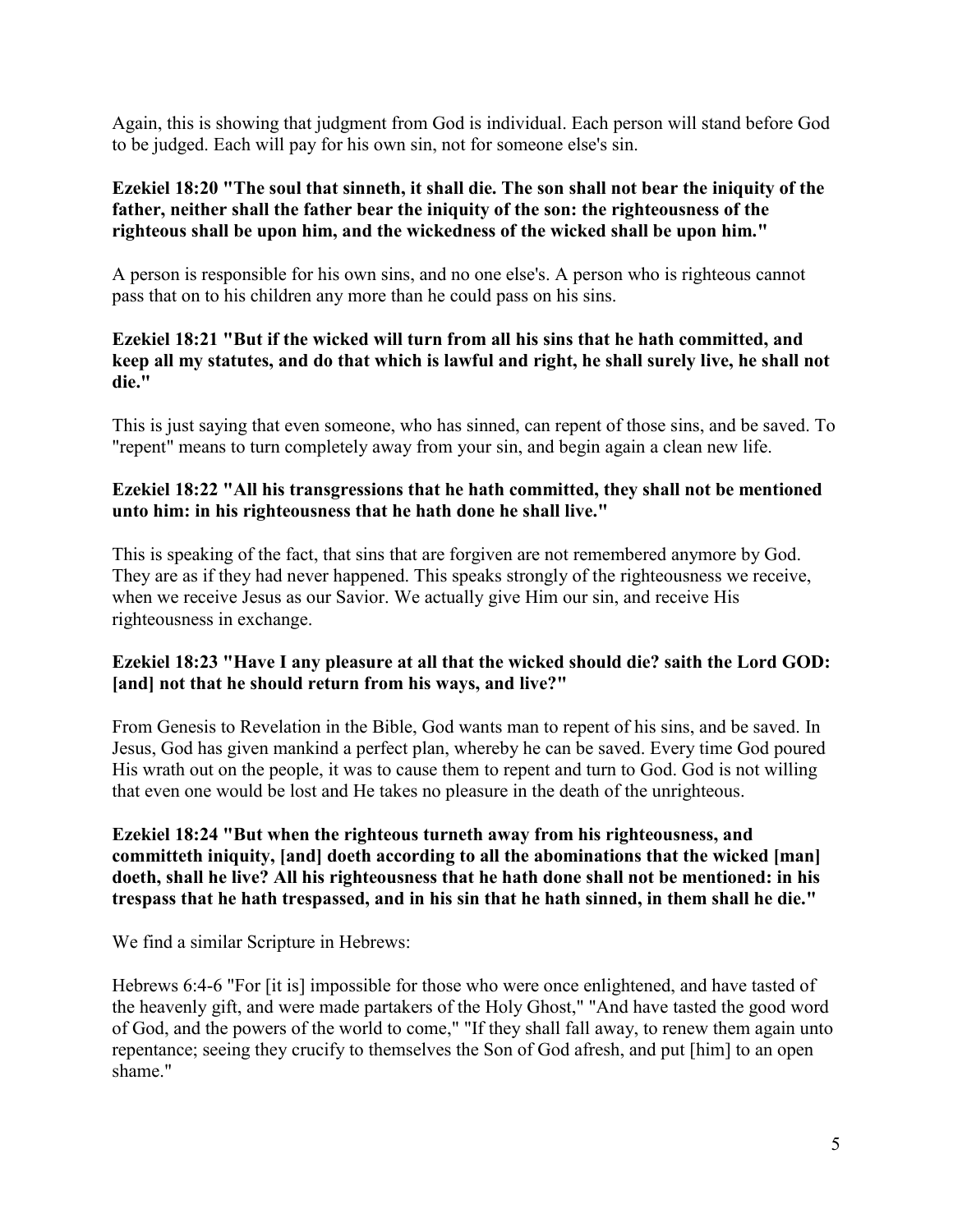This is not speaking of a person falling and committing one sin. This is a person who began living for God, but then changed his lifestyle back to the sinful way.

We find in the following Scripture just how bad this is.

2 Peter 2:21 "For it had been better for them not to have known the way of righteousness, than, after they have known [it], to turn from the holy commandment delivered unto them."

We see then, it is a very serious thing to turn away from God back into the world.

But before you say this is saying one can lose their salvation, this is not what is being said. In the case of the Jews in the book of Hebrew, this is where they were given the gospel and began to live in the Word, only to turn back to the ways of the Judaizers after listening to the false prophets and teachers. Their former, apparent righteousness was not genuine and God did not remember it as a valid expression of faith.

I'm going to visit this again (in verse 26), with a slightly different view on this as it applied to Old Testament people.

In verses 25-29 God applied the principle in summary to Israel's sin problem. They, not He, must acknowledge their lack of equity.

#### **Ezekiel 18:25 "Yet ye say, The way of the Lord is not equal. Hear now, O house of Israel; Is not my way equal? are not your ways unequal?"**

What a terrible thing it is to question whether God is fair, or not. How could they say this? God is just in all His dealings with mankind. We all want His mercy, but few of us want His justice.

# **Ezekiel 18:26-27 "When a righteous [man] turneth away from his righteousness, and committeth iniquity, and dieth in them; for his iniquity that he hath done shall he die." "Again, when the wicked [man] turneth away from his wickedness that he hath committed, and doeth that which is lawful and right, he shall save his soul alive."**

In the Old Testament, everyone was under the law. The law was their schoolmaster to guide men as to how to live and serve God. These Jews were under the Abrahamic Covenant and once a year the High Priest would go into the Holy of Holies and offer a sacrifice on their behalf for cleansing.

However, that could not remove the sins as only Jesus could do that with His shed blood. Their sins were only covered and remember this was only done once a year.

At this time, they were not under a once saved always saved covenant as we are today. Therefore, where the righteous turned to unrighteousness, they were judged harshly as the scripture above states.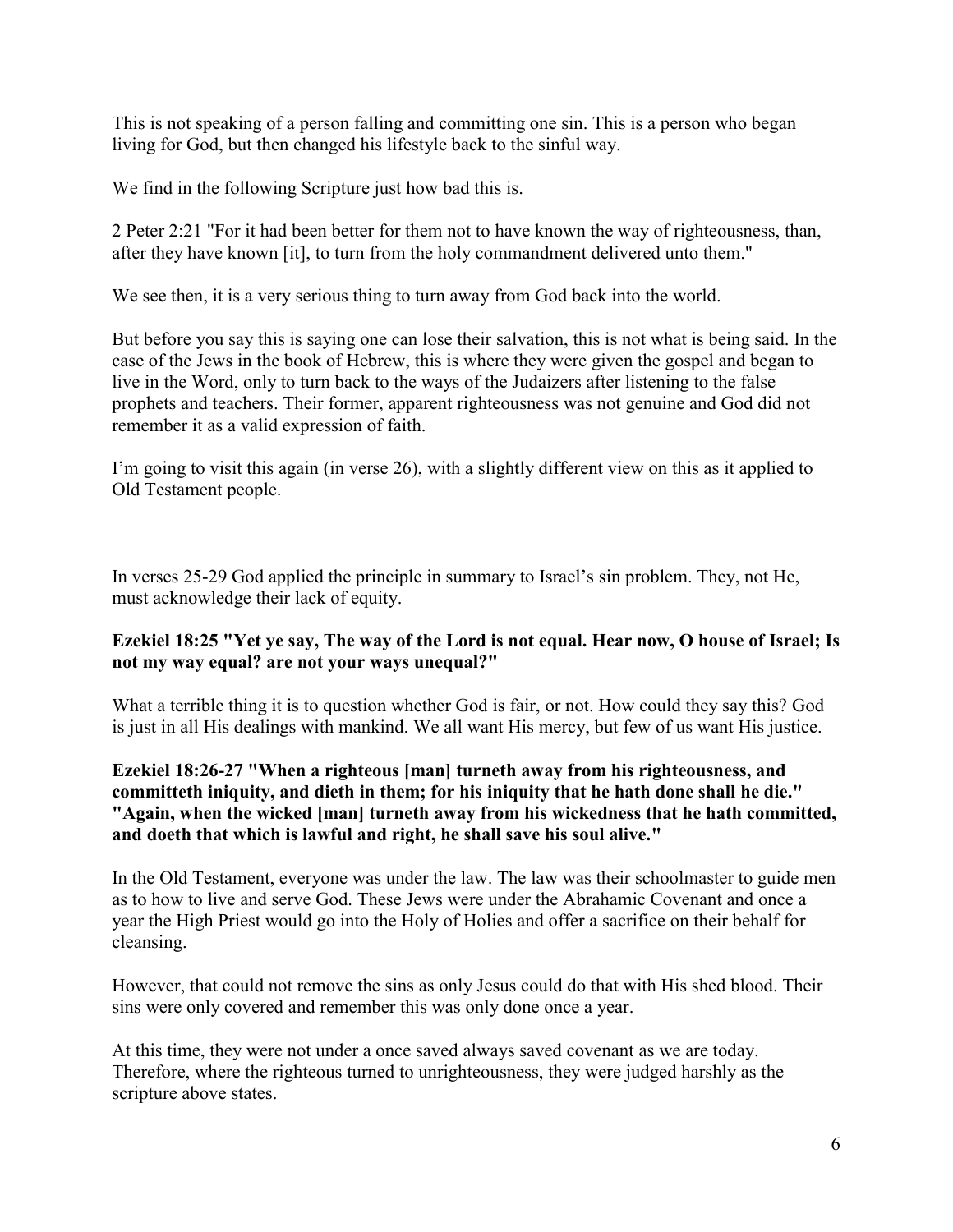(Verse 24 description given previously), would apply to the new covenant which is the covenant of Grace.

#### **Ezekiel 18:28 "Because he considereth, and turneth away from all his transgressions that he hath committed, he shall surely live, he shall not die."**

True repentance brings forgiveness and life to the sinner.

Notice in this, a person must walk in the saved condition to inherit eternal life. Salvation is a day to day walk.

# **Ezekiel 18:29 "Yet saith the house of Israel, The way of the Lord is not equal. O house of Israel, are not my ways equal? are not your ways unequal?"**

Their guilty conscience of their sins has caused them to think God unequal. They wanted to go ahead, and sin, and still be saved. That is not the way to get to heaven.

## **Ezekiel 18:30 "Therefore I will judge you, O house of Israel, every one according to his ways, saith the Lord GOD. Repent, and turn [yourselves] from all your transgressions; so iniquity shall not be your ruin."**

All of the chastisement that came upon Israel was for the purpose of causing them to repent. God will not force a person to be saved. He wants everyone to be saved. He loves each of us. We are His creation. God is love and peace, but He is also Judge. God does not cause their ruin. He gives them every chance to repent. Their unrepentant sins are what bring their ruin.

# **Ezekiel 18:31 "Cast away from you all your transgressions, whereby ye have transgressed; and make you a new heart and a new spirit: for why will ye die, O house of Israel?"**

The key to life eternal and triumph over death is conversion. This involves repentance from sin and receiving the new heart which God gives with a new spirit wrought by the Holy Spirit. God is trying to say something that will cause them to repent, and start all over again with Him.

This verse above is speaking strongly of the brand new life we receive from Jesus, when we repent and are washed in His blood. Some people call it being born again of the Spirit.

John 3:5-6 "Jesus answered, Verily, verily, I say unto thee, Except a man be born of water and [of] the Spirit, he cannot enter into the kingdom of God." "That which is born of the flesh is flesh; and that which is born of the Spirit is spirit."

This brand new heart is washed in the blood of the Lamb. We are what our heart is. When our heart is pure, we are pure. It is each person's choice. We live with God, or we die in sin.

# **Ezekiel 18:32 "For I have no pleasure in the death of him that dieth, saith the Lord GOD: wherefore turn [yourselves], and live ye."**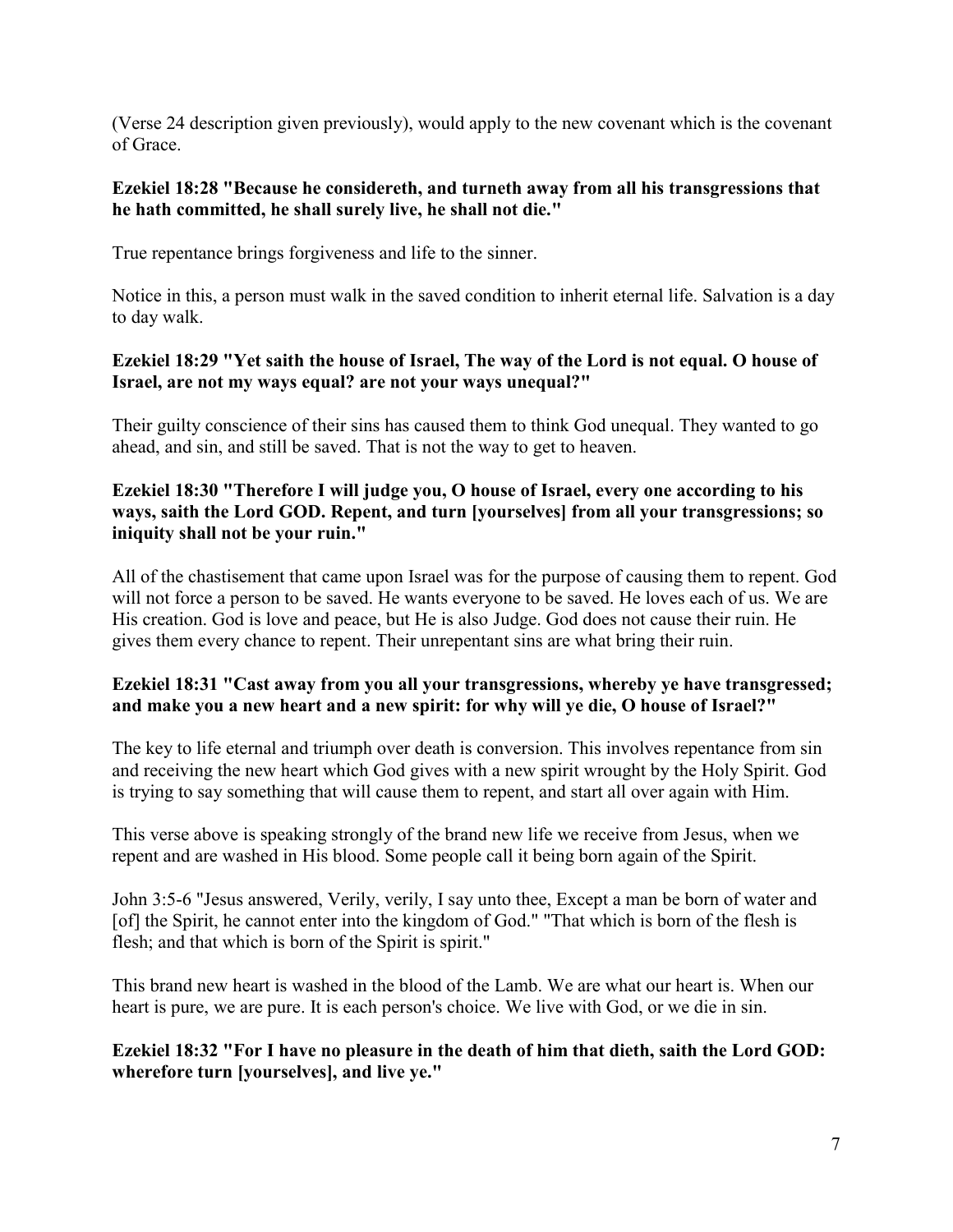God created us for eternal life. We are His creation. We can be His sons. Ezekiel has preached a beautiful message of repentance and salvation. Each person must decide for himself. We must choose. We can have life, or death. It is our choice.

The death of His saints is precious to God. By contrast, He has no such pleasure when a person dies without repentance. While God is sovereign in salvation, man is responsible for his own sin. "Turn and live: This was a call to repent and avoid physical and eternal death. Ezekiel was a preacher of repentance and of God's offer of mercy to the penitent.

2 Peter 3:9 "The Lord is not slack concerning his promise, as some men count slackness; but is longsuffering to us-ward, not willing that any should perish, but that all should come to repentance."

# **Ezekiel Chapter 18 Questions**

- 1. What Question does Ezekiel ask them in verse 2?
- 2. What did the "eaten the sour grapes" symbolize?
- 3. What did their teeth "were set on edge" symbolize?
- 4. What would be different about their sins from now on?
- 5. The penalty for sin is
- 6. Jesus became our \_\_\_\_\_\_\_\_\_\_\_ on the cross.
- 7. Whose bill for their sins is marked paid in full?
- 8. God may save the multitude, but he saves them  $\blacksquare$
- 9. What is verse 5 the beginning of an explanation of?
- 10. Verse 6 is speaking of what sins?
- 11. How did Jesus express the same thing as in verse 7?
- 12. Verse 9 says, the man is \_\_\_\_\_\_\_\_\_\_ to God.
- 13. What two commandments cover everything?
- 14. Describe the evil son.
- 15. What happens to the evil son, if he does not repent?
- 16. Describe the son who lives righteous before God.